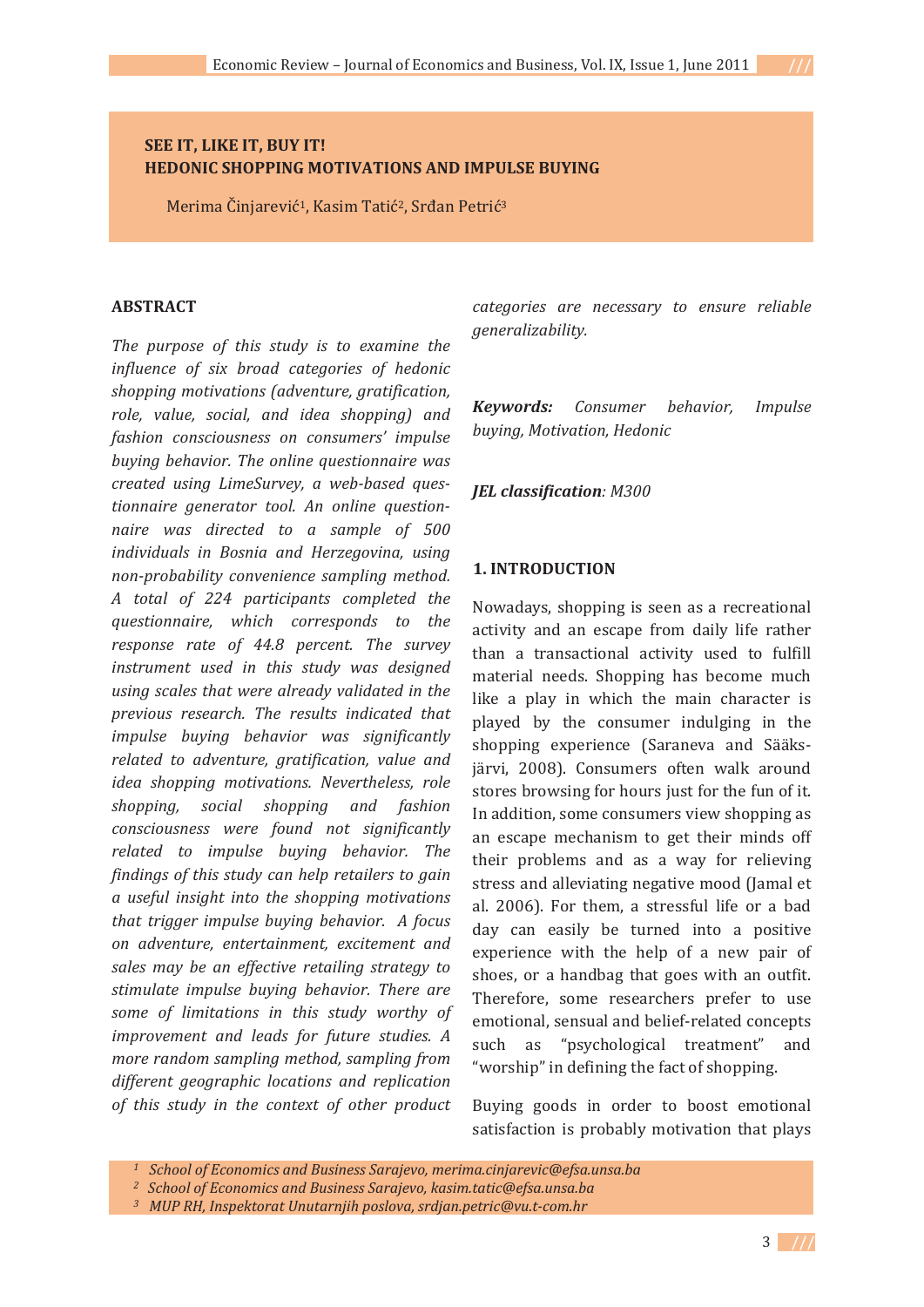some role in most buying behavior, but it might be particularly important when people engage in non-planned, "spur of the moment" purchase. Such purchasing is called impulse purchasing, unplanned purchasing, or irrational purchasing. Similar to other types of self indulgent behavior such as alcohol consumption, impulse buving behavior at low to moderate levels can be an enjoyable pastime driven by the pursuit of hedonistic goals. However, high levels of these behaviors can be harmful and are potentially selfdestructive (Silvera et al., 2008).

Dramatic increases in disposable income and credit card availability have created possibilities to make impulse buying a prevalent consumer behavior in retail environments (Dittmar and Drury, 2000). In the USA, impulse buying generated over \$4 billion in annual sales (Kacen and Lee, 2002) where about 40 percent of consumers consider themselves impulse shoppers (Park et al.,  $2006$ ).

Previous studies on impulse buying focused on defining differences between impulse and non-impulse buying behavior (Cobb and Hoyer, 1986; Piron, 1991). Many researchers have provided theoretical frameworks for examining impulse buying related  $t_0$ psychological variables (e.g. personality, selfregulation), hedonic experiences (e.g. shopping enjoyment, emotional state, mood) and situational variables (e.g. available time, money) in a shopping context (Beatty and Ferrell, 1998; Burroughs, 1996; Rook and Fisher, 1995). Generally, impulse buying is found to satisfy hedonic or emotional needs for fun, social interaction, and gratification (Hausman, 2000; Piron, 1991) rather than utilitarian needs. This implies that consumer impulse buying while shopping can be encouraged by a hedonic consumption tendency and emotional factors (Park et al.

2006). An important issue aligned with hedonic consumption is determining productspecific impulse buying behavior. According to Jones et al. (2003), product-specific impulse buying is affected significantly by product involvement and it is an important factor supporting impulse buying tendencies.

The purpose of this study is to examine the influence of six broad categories of hedonic shopping motivations (adventure, gratifycation, role, value, social and idea shopping) and fashion consciousness on consumers' impulse buying behavior. For the purpose of this study, the product category of clothing was chosen for several reasons: (1) clothing is one of the most likely consumer goods to be purchased on impulse (Dittmar et al., 1995), (2) clothing is a product purchased and worn by consumers of both genders and all ages and (3) clothing is a product that primarily provides the consumer with utilitarian and/or hedonic value, and that hedonic value is a specifically important contributor of the customer's identification with the product purchased (Broback and Hyalmarson, 2006).

The significance of this study is two-fold i.e. it is important to both marketing and management experts because it provides an additional explanation of impulse buying behavior, especially in terms of hedonic shopping motivations and their impact on such behavior. Also, the findings of the present study can be useful for retailers who want to improve their understanding regarding impulse buying behavior.

The remainder of the paper is organized into five sections. Section two gives a brief literature review regarding the impulse buving behavior, hedonic shopping motivations and fashion consciousness. In section three, the data collection procedure along with measures applied in the current study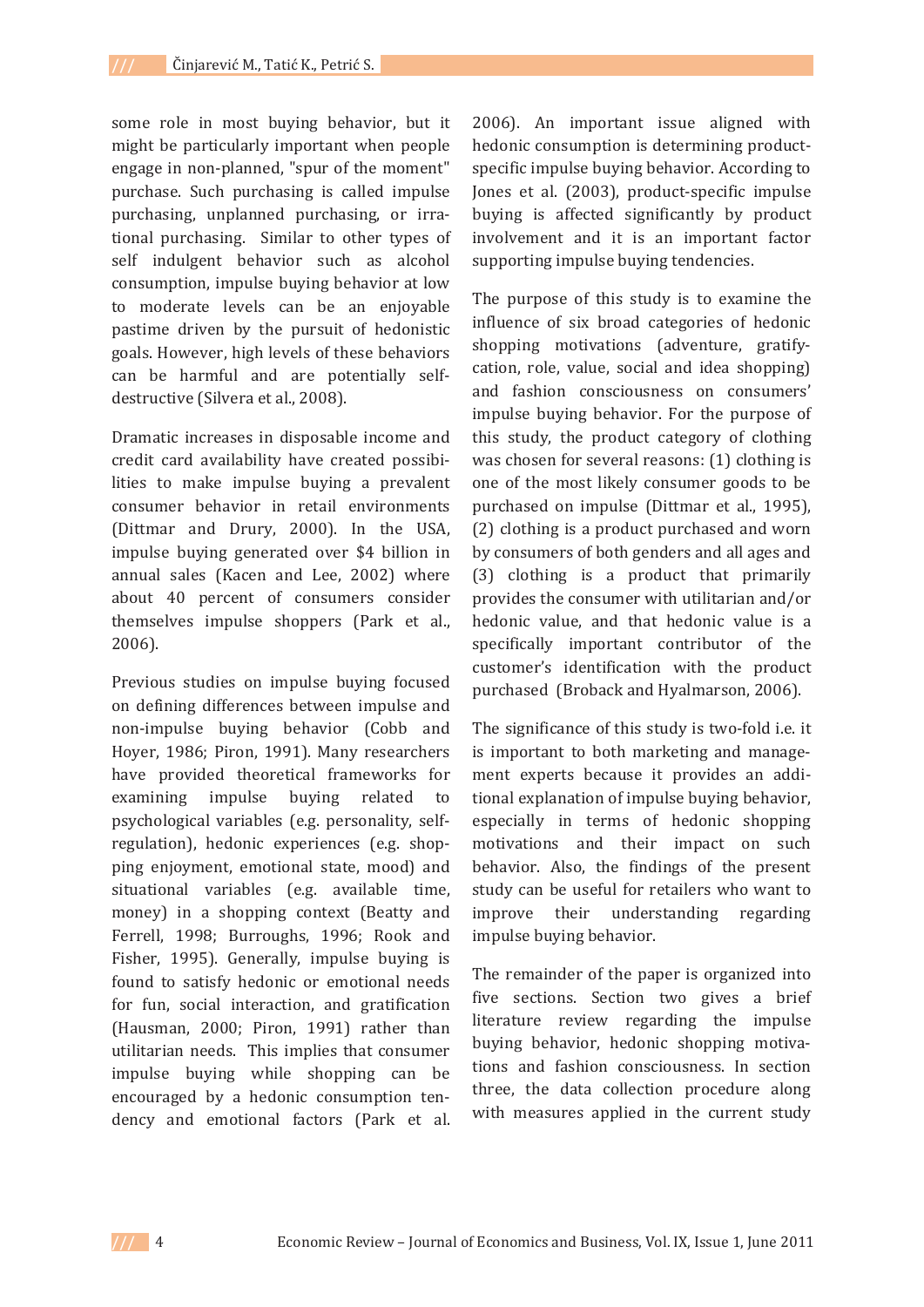are described. Research findings are presented in section four. Conclusion and managerial implications are noted, and limitations and future direction are discussed in section five.

### **2. LITERATURE REVIEW**

## 2.1. Impulse buying behavior

Consumer decision-making has been studied extensively. The basic assumption underlying this body of knowledge is that consumers' choices can be explained from a rational perspective, where a choice is made after carefully considering different options from a set of alternatives However, in some cases, consumers violate these requirements of rationality. In such instances, choices are made without careful consideration of the available alternatives, with insufficient information about the product of interest, or without prior intent of purchase. One such instance is impulse buying.

Impulse buying behavior is a phenomenon that has captured researchers' interest fifty years ago. However, the scope on impulse buying has changed, quite substantially, in the last few years. Early studies on impulse buying were more concerned with the definitional issues distinguishing impulse buying from non-impulse buying and attempted to classify the types of impulse buying into one of several sub-categories (Bellenger et al. 1978; Kollat and Willet, 1967; Stern, 1962), rather than to understand impulse buying as a trait of consumer buying behavior. Therefore, this approach generated a theory that ignores the behavioral motivations of impulse buying for a large variety of products and, instead, focuses on a small number of relatively inexpensive products. Therefore, researchers began to re-focus attention on impulse buying behavior and to investigate the behavioral motivations of impulse buying (Cobb and Hoyer, 1986; Hausman, 2000; Rook, 1987; Rook and Gardner, 1993; Rook and Fisher, 1995).

Rook and Hoch (1985) focused their attention on the cognitive and emotional responses which consumers may experience during an impulse purchase. The construction of the definition was resting on consumers' descriptions of thoughts and emotions experienced during impulse purchasing situations. They came up with five distinctive elements that draw the difference between impulsive and planned purchases: (1) feeling a sudden and spontaneous desire to act; (2) temporary loss of self-control; (3) psychological conflict and struggle; (4) reduced cognitive assessment and (5) spending regardless of the consequences (Rook and Hoch, 1985). Summarizing the five dimensions, Rook (1987, pp. 191) defined impulse buying as "buying where a consumer experiences a sudden, often very strong and immediately permanent urge to buy something".

Previous research analyzed many factors that influence impulsive buying. Antecedents of impulsive buying can be summarized into three general categories, namely product, individual and situational factors. Early research on impulsive buying is productoriented and impulsive buying is widely discussed in terms of which products are or are not impulse items (e.g., Bellenger et al., 1978). Products characterized by low price, low marginal need for the item, mass distribution, self-service, mass advertising, prominent store display, short product life, small size and ease of storage tend to be more frequently purchased on impulse (D'Antoni Jr. and Shenson, 1973). Individual factors include buying impulsiveness (e.g., Rook and Fisher 1995), in-store browsing (e.g., Bloch et al., 1986), shopping enjoyment (e.g., Beatty and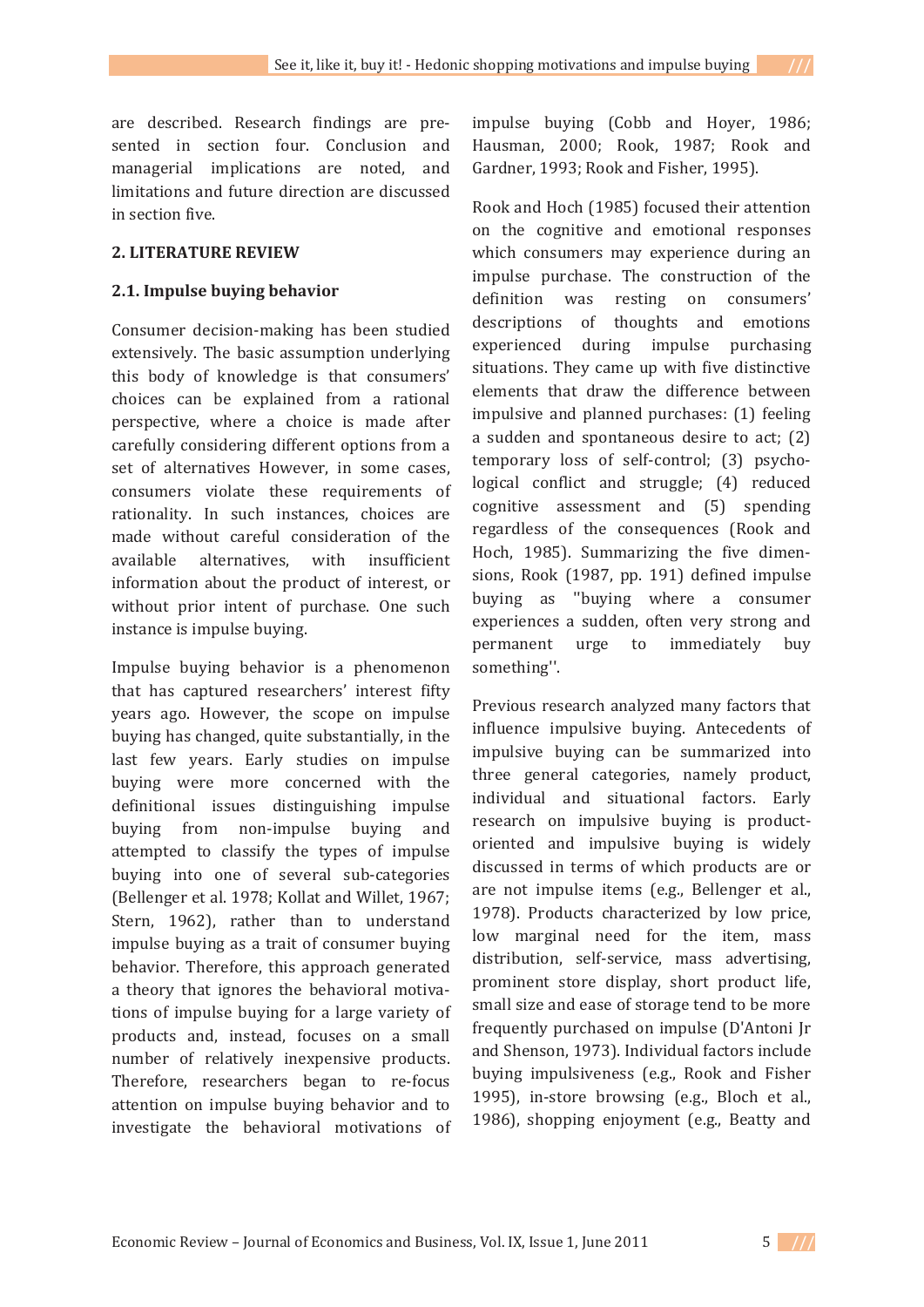Ferrell, 1998), positive affect (e.g., Beatty and Ferrell, 1998), independent self-concept (Kacen and Lee 2002), and need for touch (Peck and Childers, 2006). Situational factor includes time available (e.g., Thompson et al. 1990) and money available (Beatty and Ferrell 1998). Additionally, Rook and Fisher (1995) suggest that individuals' normative evaluations (i.e., judgments about the appropriateness of engaging in impulse buying behavior) moderate the relationship between the impulse buying trait and impulsive buying behavior.

For clothing, fashion-oriented impulse buying refers to a person's awareness or perception of fashionability attributed to an innovative design or style (Park et al., 2006, pp. 435). That is, fashion-oriented impulse buying occurs when consumers see a new fashion product and buy it because they are motivated by the suggestion to buy new products (Han et al., 1991). Han et al (1991) found high evidence of fashion-oriented impulse buying for college students majoring in textiles and clothing compared to students in other majors. Their findings suggested that fashionoriented impulse buying might be related more significantly to students with majors having high fashion involvement. Park et al. (2006) found that consumers' fashionoriented im-pulse buying behavior can be predicted by the attitudinal component (e.g. fashion invol-vement) and emotional factors (e.g. satisfied, excited).

### 2.2. Hedonic shopping motivation

Shopping motivation can be defined as the "drivers of behavior that bring consumers to the marketplace to satisfy their internal needs" (Jin and Kim, 2003, pp. 399). According to Westrbrook and Black (1995), shopping behavior evolves from three fundamental reasons: to acquire a product, to acquire both a desired product and provide satisfaction with non-product-related needs, and to primarily attain goals not related to product acquisition. Generally, shopping motivations have been categorized into two aspects: utilitarian and hedonic (Nguyen et al., 2007). Utilitarian shopping motivations are taskoriented, rational, and cognitive with the intentions or desires to purchase a product efficiently and rationally highlighted (Kang and Park, 2010). Hedonism, on the other hand, is concerned with the fun and play of shopping arising from the experience itself, and not for the achievement of any specified end-goal. Typical dimensions of hedonism are "increased arousal, high involvement, perceived freedom, fantasy fulfillment, and escapism" (Babin et al. 1994, pp. 646), as well as festivity (Arnold and Reynolds, 2003), treat, and self-indulgence (Miller, 1998). As a result, "people buy so they can shop, and not shop so they can buy" (Langrehr 1991, pp. 428). Arnold and Reynolds (2003) stress that "hedonic shopping motives are similar to the task orientation of utilitarian shopping motives, only the task is concerned with hedonic fulfillment, such as experiencing fun, amusement, fantasy and sensory stimulation" (pp. 78). So whereas an utilitarian shopper, or a Homo Economicus (Teller et al. 2008, pp. 286), would try and get a good quality product at the least possible price, a hedonic shopper, or a *Homo Luden* (Teller et al. 2008, pp. 286). is more likely to purchase that product from a store that has a pleasant atmosphere and offers other avenues of entertainment (Babin and Attaway, 2000; Diep and Sweeney, 2008). Arnold and Reynolds (2003) identified and validated six broad categories of hedonic shopping motivations. These included adventure shopping (to seek stimulation, adventure, and feelings of being in a different world), social shopping (for enjoyment of shopping with friends and family, socializing while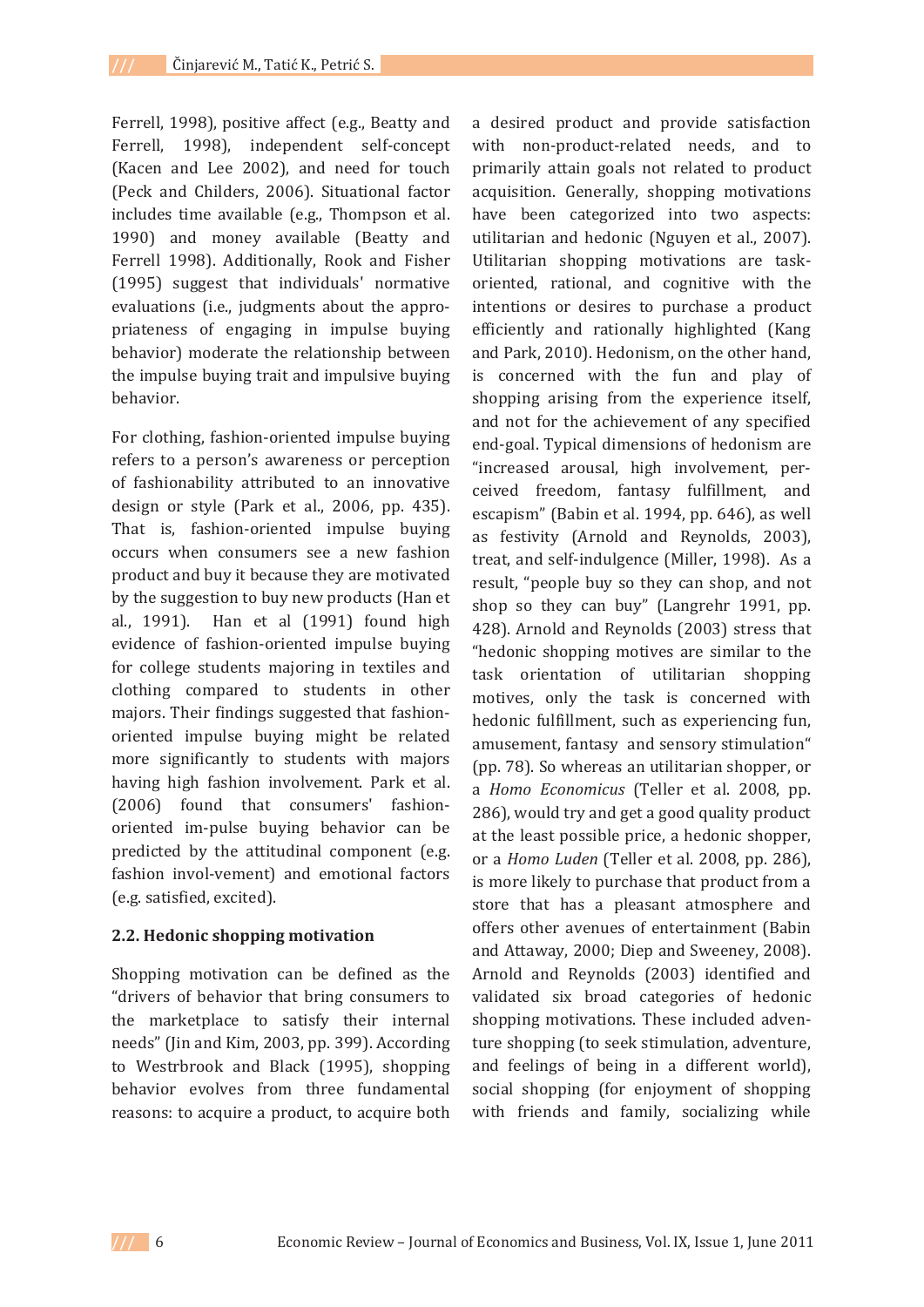shopping and bonding with others), gratification shopping (for stress relief, to alleviate a negative mood and as a special treat to oneself), idea shopping (for keeping up with trends and new fashions and to seek new products and innovations), role shopping (for getting enjoyment as a consequence of shopping for others) and value shopping (reflecting shopping for sales, looking for

# 2.3. Fashion consciousness

discounts, and hunting for bargain).

Previous research reported strong association of consumers with fashion products (Goldsmith et al. 1991; Kaiser, 1990; Nam et al., 2007; Schrank and Gilmore, 1973). Extensive research by these researchers on fashion products (e.g., clothing and fashion accessories) has been done primarily due to their high visibility, importance in generating self-image, and impressions on others. Schrank and Gilmore (1973) defined fashion as a socially derived valuation of products and recognized it as one of the greatest forces in the present-day life. As another definition. fashion is "a form of collective behavior that is socially approved at a given time but is expected to change" (Summers et al., 1992). Sproles and Kendall (1986) listed eight basic characteristics of consumers' decision-making styles based on their interests, one of them being fashion or novelty consciousness. Goldsmith et al. (1991) found that consumers' purchase intentions are motivated by their inclination toward fashion products that express themselves. Considered as a symbol for self-expression or self-identity, fashion products usually act as a tool to impress others (Kaiser, 1990).

Nam et al. (2007) defined fashion consciousness as "a person's degree of involvement with the styles or fashion of clothing" (pp. 103). An individual does not

have to be either a fashion opinion leader or a fashion innovator to be considered fashion conscious. Rather, fashion consciousness is characterized by an interest in clothing and fashion, and in one's appearance (Nam et al., 2007). Fashion conscious individuals seek excitement and pleasure, and want to keep themselves up-to-date with the latest fashion (Goldsmith et al., 1991). Regarding the shopping styles, fashion conscious consumers tend to shop at high-quality stores and be engaged in home shopping activities such as infomercial or mail order (Wan et al., 2001).

### **3. RESEARCH METHODOLOGY**

# 3.1. Sample and data collection

The online questionnaire was created using LimeSurvey, a web-based questionnaire generator tool, hosted on the server of Sarajevo School of Economics and Business. An online questionnaire was directed to a sample of 500 individuals in Bosnia and Herzegovina, using convenience sampling method. Potential respondents received a URL address in the form of a hypertext link included in an e-mail message sent by the researchers. The e-mail invited the receivers to visit the web page to complete the questionnaire. A total of 224 participants completed the questionnaire, which corresponds to an impressively high response rate of 44.8 percent.

The sample statistics is shown in Table 1. The sample consisted of a slightly higher proportion of female consumers (56.7 percent) than male consumers (43.3 percent). As for the age distribution, more than half of the respondents were aged between 18 and 36. In addition, half of the respondents had an undergraduate degree. In terms of their marital status, 58.9 percent of the respondents were single and 41.1 percent were married.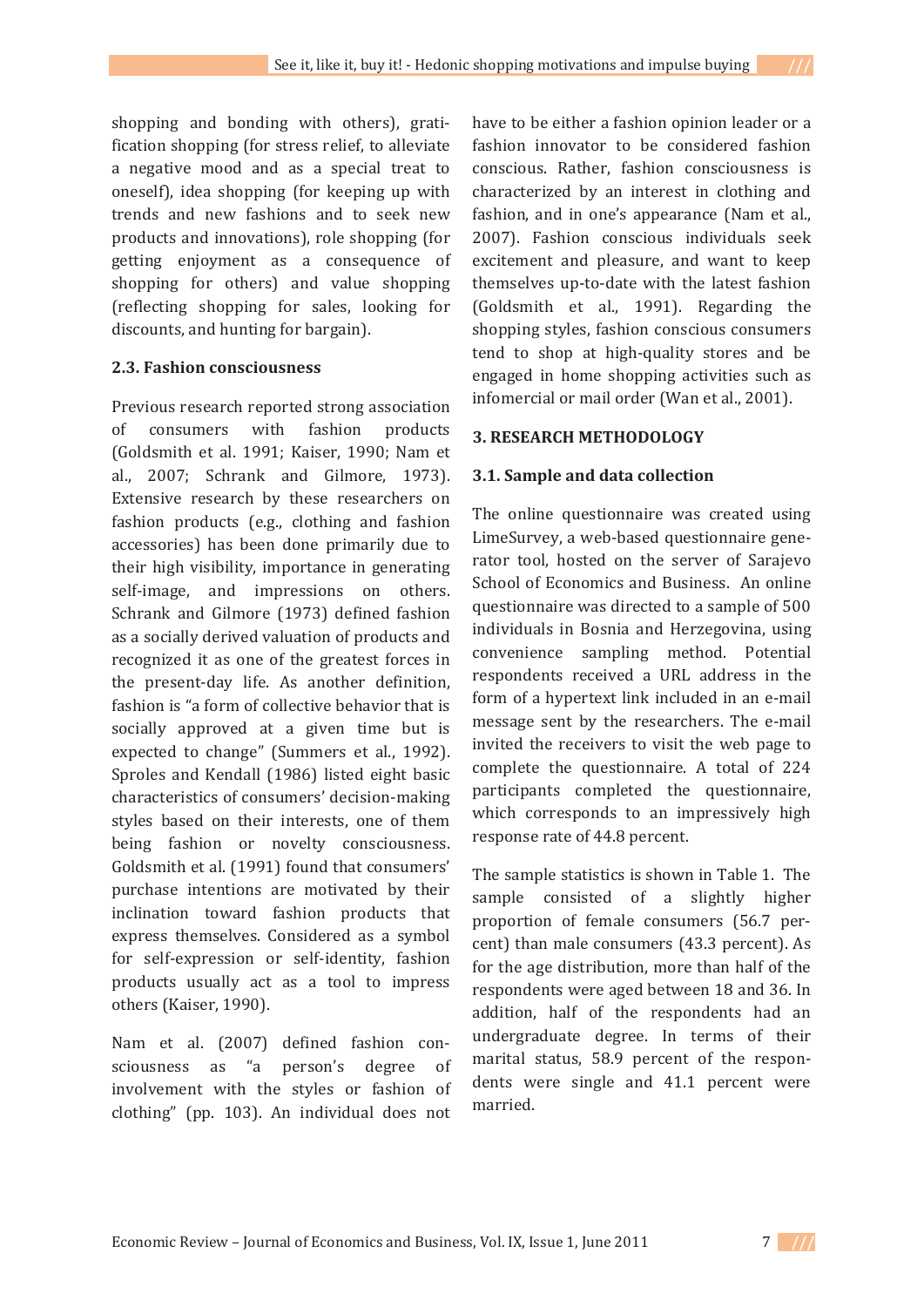| <b>Factor</b>    | Category                    | <b>Frequency</b> | <b>Percentage</b> |
|------------------|-----------------------------|------------------|-------------------|
| Gender           | Male                        | 97               | 43.3              |
|                  | Female                      | 127              | 56.7              |
| Age              | 18-25                       | 100              | 44.6              |
| Group            | $26 - 35$                   | 78               | 34.8              |
|                  | $36 - 45$                   | 33               | 14.7              |
|                  | 46 and above                | 13               | 5.9               |
| <b>Marital</b>   | Single                      | 132              | 58.9              |
| status           | Married                     | 92               | 41.1              |
| <b>Education</b> | Secondary school            | 105              | 46.9              |
|                  | Faculty                     | 114              | 50.9              |
|                  | Master's Degree             | 5                | $2.2^{\circ}$     |
| <b>Monthly</b>   | 600 KM and below            | 64               | 28.6              |
| income           | Between 601KM and 1000 KM   | 77               | 34.4              |
|                  | Between 1001 KM and 1800 KM | 59               | 26.3              |
|                  | 1801KM and above            | 24               | 10.7              |

Table 1 Sample characteristics

**Source: Author's own research** 

#### 3.2. Research hypotheses

Starting from the theoretical bases, research topic, and established aims, as well as from the previous research results, the following hypotheses are formulated:

- H1- H6: Hedonic shopping motivations have a positive impact on impulse buying behavior. These motivations are: adventure shopping (H1), gratification shopping (H2), role shopping (H3), value shopping (H4) social shopping (H5) and idea shopping (H6).
- H7: Fashion consciousness has a positive effect on impulse buying behavior.

### 3.3. Measurement instrument

Based on the literature, the survey instrument was built, using scales that were already validated in previous research. Section A measured the consumers' impulse buying tendency using the 20-item IBTS - Impulse buying tendency scale, developed by Verplanken and Herabadi in 2001. According to the authors, individuals' impulse buying tendency consists of primarily two components, namely cognitive and affective

impulsivity. Consequently, the IBTS has two sub scales, each with ten items that measure cognitive and affective impulsivity. The IBTS has good internal reliability (Coefficient alpha of complete 20-item scale: 0.87 with individual subscale-cognitive: 0.82, affective: 0.80 as per Verplanken and Herabad, (2001)) and has been used in several studies (Silvera et al., 2008, Dawson and Kim, 2009). Section B measured the personality factors (hedonic shopping motivations and fashion consciousness). Hedonic shopping motivations were measured using the 18-item Hedonic Motivations scale (Arnold and Reynolds, 2003). As it has been discussed before, the authors have categorized hedonic motivations into six categories, namely adventure, gratification, role, value, social and idea shopping. A scale for each motivation included three items, each of which was scored on a five-point Likert-type scale ranging from 1 (strongly disagree) to 5 (strongly agree). This scale has good internal reliability (Coefficient alpha of 0.87 as per Arnold and Reynolds 2003) and has been used in several studies (Kim and Forsythe, 2007, Nguyen et al., 2007). Fashion consciousness was measured using the five items of fashion consciousness -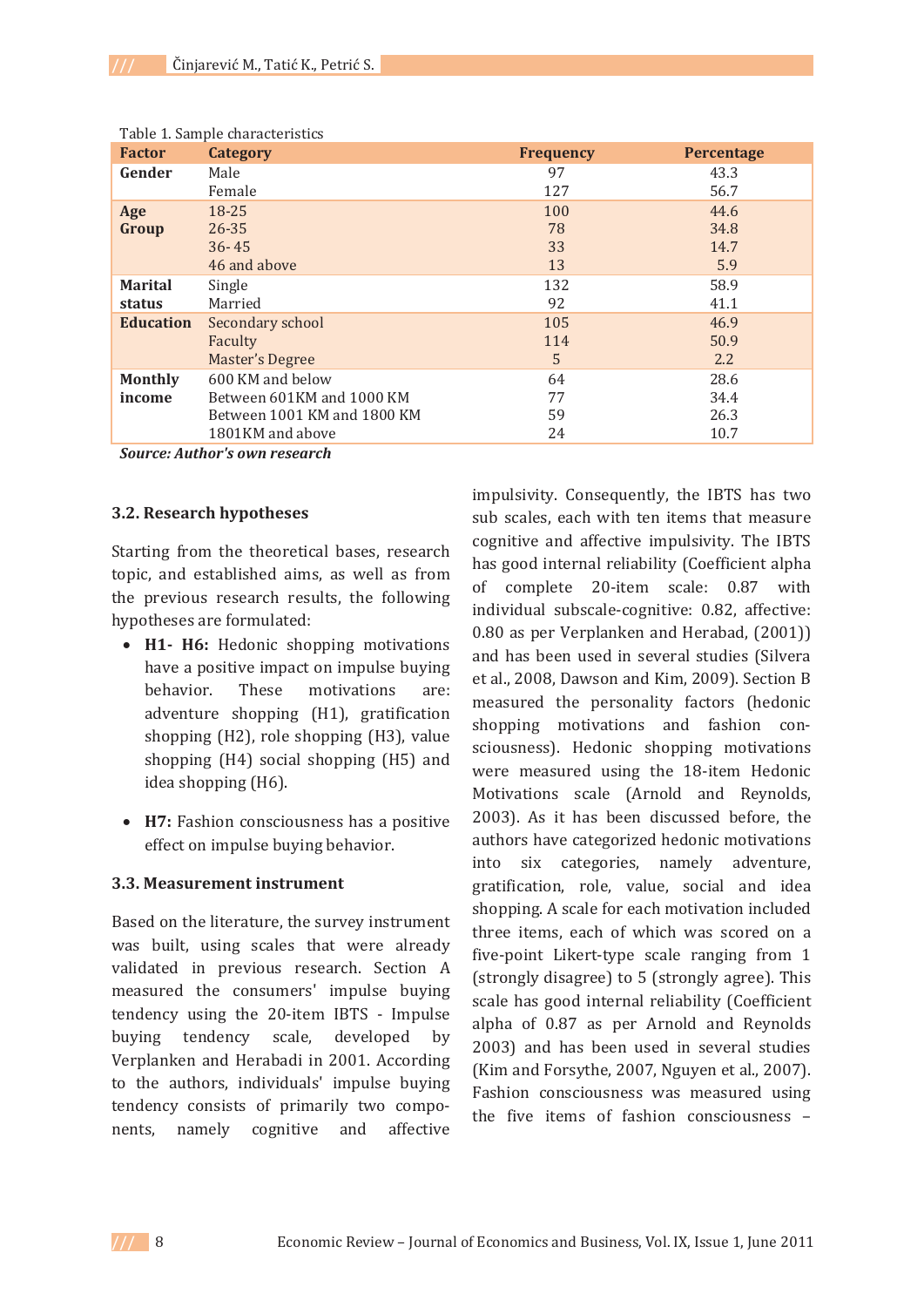novelty sub-scale from the Consumer Style Inventory (CSI) developed by Sproles and Kendall (1986). Section C comprised general demographic information of respondent such as gender, age, education, marital status, and income.

#### **4. FINDINGS AND DISCUSSION**

A statistical package for social science (SPSS) version 17.0 was used to analyze the data. First, reliability analysis was used to assess the reliability of measurement scales. Secondly, regression analysis was employed to

analyze the relationship between independent and dependent variables.

To determine the reliability of measurement scales, item analysis and the internal consistency were estimated. Internal consistencies of the total scores for each scale were assessed through Cronbach's Alpha coefficients. The reliabilities for all three measurement scales are calculated and presented in Table 2. As it is shown, all reliabilities are adequate since the Cronbach's Alpha value for each scale is higher than prescribed 0.7.

| Table 2. Reliability analysis        |                    |                                 |                   |           |  |
|--------------------------------------|--------------------|---------------------------------|-------------------|-----------|--|
| <b>Scale</b>                         | Number of<br>items | <b>Cronbach</b><br><b>Alpha</b> | <b>Mean score</b> | <b>SD</b> |  |
| <b>Hedonic shopping motivation</b>   | 18                 | 0.727                           | 2.89              | 0.448     |  |
| <b>Impulse buying tendency scale</b> | 20                 | 0.863                           | 3.20              | 0.715     |  |
| <b>Fashion consciousness</b>         | 5                  | 0.773                           | 3.14              | 0.755     |  |
| $\sim$ $\sim$ $\sim$ $\sim$          |                    |                                 |                   |           |  |

Source: Author's own research and calculation

Standard regression was conducted to examine the influence of six broad categories of hedonic shopping motivations and fashion consciousness on consumers' impulse buying behavior. The independent variables in the regression model were the fashion consciousness and six dimensions of hedonic shopping motivations, namely, (1) adventure, (2) gratification, (3) role, (4) value, (5) social and (6) idea shopping. Before performing regression analysis, a series of analytical procedures are conducted to ensure that gathered empirical data meet conditions and prerequisites for performing the regression analysis. More specifically, the following factors could adversely affect validity of the results: (1) distribution of individual variables that deviates from the normal distribution; (2) variables display a bivariate or multivariate multicollinearity; (3) existence of heteroscedasticity among variables. In order to examine univariate normal distribution the  $\alpha$ f individual variables, we have calculated a skewness index and a kurtosis index for every single variable. The results have shown that both indices are within acceptable limits (absolute values are below 3 for the skewness index and below 10 for the kurtosis index), i.e. there is a normal distribution for all variables in the model. Given that it is possible for the high correlation between two variables to imply the bivariate collinearity, we have used a correlation matrix for all variables as to determine the collinearity among them. The results of the correlation analysis have led to a conclusion that there is no unacceptable level of the bivariate collinearity among the variables as values of all correlation coefficients are below 0.588 (Table 3).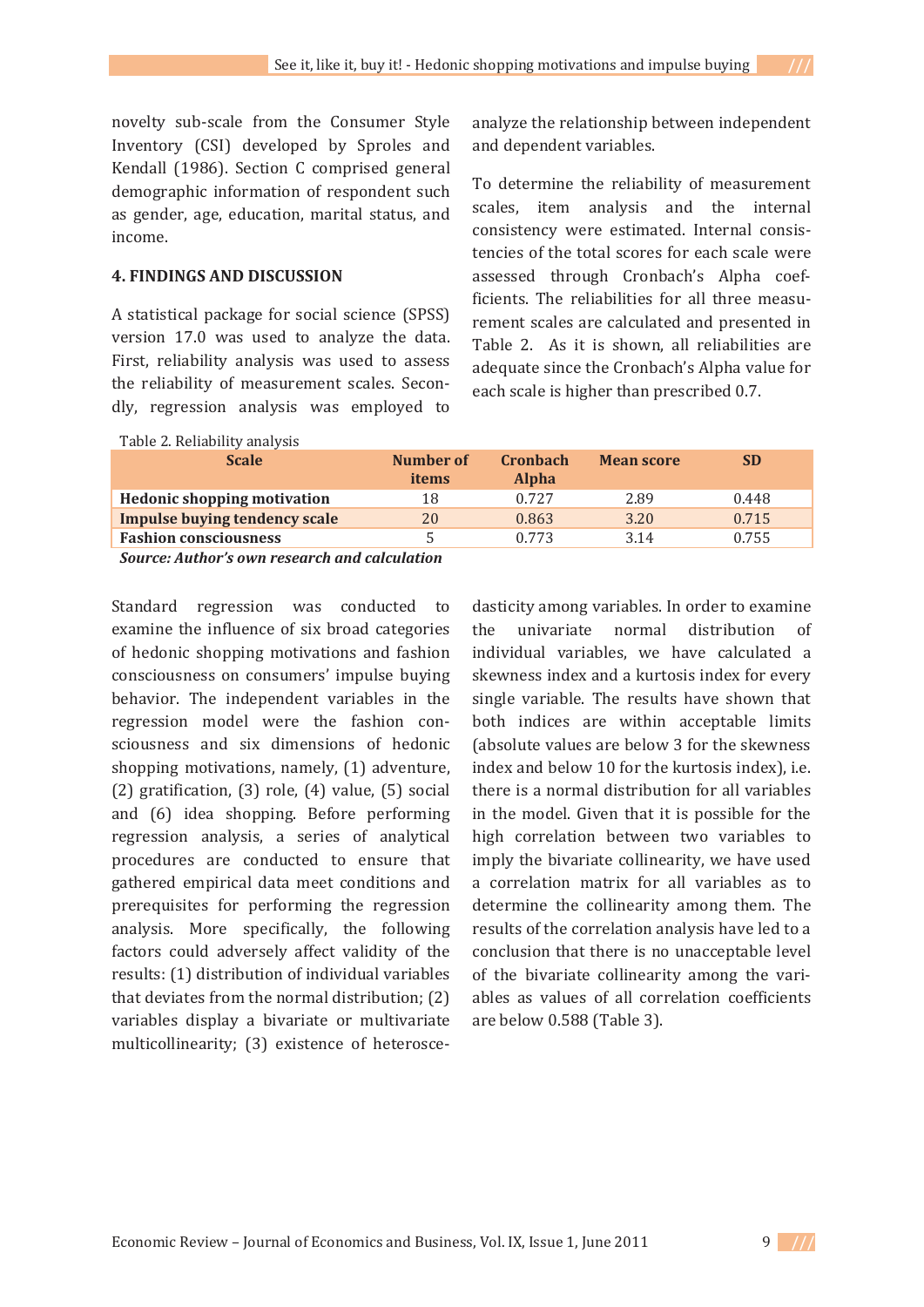|                                                                                                                                                                                                                                                                                  |                        | <b>ADV</b>   | <b>GRA</b>   | <b>ROL</b>   | <b>VAL</b>     | <b>SOC</b>   | <b>IDE</b>   | FC.          |
|----------------------------------------------------------------------------------------------------------------------------------------------------------------------------------------------------------------------------------------------------------------------------------|------------------------|--------------|--------------|--------------|----------------|--------------|--------------|--------------|
| <b>IBB</b>                                                                                                                                                                                                                                                                       | Pearson<br>Correlation | $0.588**$    | $0.513**$    | 0.104        | $0.490**$      | 0.100        | $0.324**$    | $0.364**$    |
|                                                                                                                                                                                                                                                                                  | Sig. (2-tailed)<br>N   | 0.000<br>224 | 0.000<br>224 | 0.121<br>224 | 0.000<br>2.2.4 | 0.134<br>224 | 0.000<br>224 | 0.000<br>224 |
| Note: ** Correlation is significant at the 0.01 level (2-tailed).<br>IBB- Impulse Buying Behavior; ADV - Adventure Shopping; GRA - Gratification Shopping; ROL-<br>Role Shopping; VAL - Value Shopping; SOC- Social Shopping; IDE- Idea Shopping; FC - Fashion<br>Consciousness. |                        |              |              |              |                |              |              |              |

Table 3. Pearson's correlation of impulse buying behavior, hedonic shopping motivations and fashion consciousness

**Source: Author's own research and calculation** 

Variance inflation factor (VIF) was analyzed in order to examine the multicollinearity for more than two variables, i.e. in case when three or more variables have high correlation coefficient. The findings of the VIF test (Table 4) show that all observed variables are within the acceptable limits. The VIF test has helped us determine that the collinearity level among analyzed variables is acceptable (the VIF test benchmarks at 10, so values above this figure are indicative of significant multicollinearity). The homoscedasticity of individual variable pairs, wherein the defined model presumed to be in a direct causal relationship, were subject to the Levene's test of homogenity of variances. This test has proven to be insignificant (p>0.05) related to all examined variable pairs, hence this makes us conclude that the hypothesis of homoscedasticity of certain relations cannot be dismissed, meaning that the relation between tested variables is homoscedastic.

| <b>Model</b> | <b>Variables</b>              | <b>Collinearity Statistics</b> |            |  |
|--------------|-------------------------------|--------------------------------|------------|--|
|              |                               | Tolerance                      | <b>VIF</b> |  |
| <b>IBB</b>   | <b>Adventure Shopping</b>     | 0.661                          | 1.512      |  |
|              | <b>Gratification Shopping</b> | 0.738                          | 1.355      |  |
|              | <b>Role Shopping</b>          | 0.901                          | 1.108      |  |
|              | <b>Value Shopping</b>         | 0.673                          | 1.487      |  |
|              | <b>Social Shopping</b>        | 0.898                          | 1.114      |  |
|              | <b>Idea Shopping</b>          | 0.905                          | 1.105      |  |
|              | <b>Fashion Consciousness</b>  | 0.758                          | 1.319      |  |

# $Table 4$  Decults of  $MPL$

**Source: Author's research and calculation** 

As we have ascertained that the collected empirical data meets the primary presumeptions for performing regression analysis, we were able to approach the next stage in the process. The summarized results of regression analysis are presented in Table 5. The results indicate that about 49.7 percent ( $R^2=0.497$ ) of the variance in impulse buying behavior can be explained by the fashion consciousness and hedonic shopping motivations (Table 5).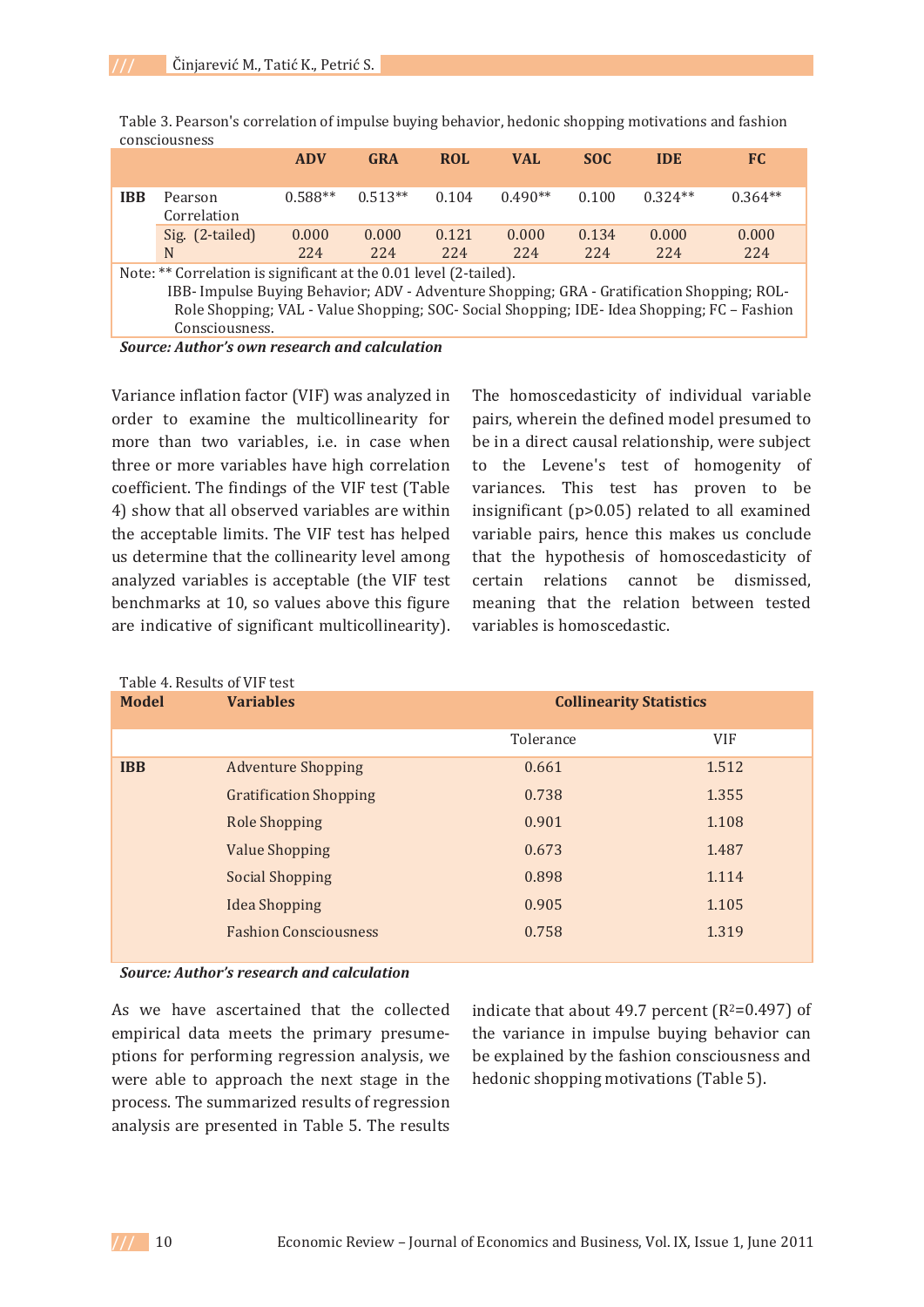| Table 5. Results of regression and you           |                                            |                              |          |         |  |
|--------------------------------------------------|--------------------------------------------|------------------------------|----------|---------|--|
| <b>Model</b>                                     | <b>Standardized</b><br><b>coefficients</b> | <b>Standardized</b><br>error | t-value  | p-value |  |
| Behavior<br>Impulse<br><b>Buying</b>             | (0.497)                                    |                              |          |         |  |
| $(R^2)$                                          | 0.361                                      | 0.049                        | 6.082    | 0.000   |  |
| <b>Adventure Shopping</b>                        | 0.241                                      | 0.053                        | 4.286    | 0.000   |  |
| <b>Gratification Shopping</b>                    | 0.018                                      | 0.046                        | 0.364    | 0.716   |  |
| <b>Role Shopping</b>                             | 0.196                                      | 0.056                        | 3.331    | 0.001   |  |
| <b>Value Shopping</b>                            | $-0.076$                                   | 0.049                        | $-1.492$ | 0.137   |  |
| <b>Social Shopping</b>                           | 0.132                                      | 0.051                        | 2.602    | 0.010   |  |
| <b>Idea Shopping</b>                             | 0.078                                      | 0.052                        | 1.408    | 0.161   |  |
| <b>Fashion Consciousness</b>                     |                                            |                              |          |         |  |
| <b>Source: Author's research and calculation</b> |                                            |                              |          |         |  |

|  | Table 5. Results of regression analysis |  |
|--|-----------------------------------------|--|

The strongest predictor for impulse buying The strongest predictor for impulse buying<br>behavior is adventure shopping  $(\beta = 0.361)$ ;  $p \le 0.01$ ; t-value = 6.082), followed by gratify- $\mu$  solot, evaluate = 0.002), followed by grainy<br>cation shopping ( $\beta$ =0.241; p<0.01; t-value = eation shopping ( $p = 0.2$  11,  $p = 0.01$ , c value  $=$  4.286), value shopping ( $\beta = 0.196$ ; p<0.01; tvalue = 3.331) and idea shopping  $(\beta = 0.132)$ ;  $p < 0.01$ ; t-value = 2.601). Therefore, the  $P^{+0.01}$ , i *H1: Adventure shopping has a positive impact on impulse buying behavior*; *H2:- Gratification- shopping- has- a- positive impact on impulse buying-behavior, H4: Valueshopping- has- a- positive- impact- on- impulse buying-behavior*; and *H6: Idea shopping-has-apositive-impact-on-impulse-buying-behavior* positive impact on impact *baying* behavior, are<br>completely supported. These findings indicate Example Equipment of the consumers who perceive shopping as a means to seek stimulation and adventure, to a means to seek summation and adventure, to<br>feel better or give a special treat to one-self, to  $\frac{1}{2}$  and  $\frac{1}{2}$  are the set deal in the market in terms of bargains and special offers or to keep up with bargains and special offers of to keep up with<br>latest fashion trends and technological innovations will be more likely to engage in impulse buying behavior. Nevertheless, role and social shopping were found not and social shopping were found not<br>significantly related to impulse buying behavior. Therefore, hypotheses *H3: Role*<br> **behavior. Therefore, hypotheses** *H3: Role shopping- has- a- positive- impact- on- impulse buying-behavior* and *H5: Social shopping has a positive impact on impulse buying behavior*, are buying. For the H7, the relationship between fashion consciousness and impulse buying behavior, a consciousness and impulse buying behavior, a<br>non-significant positive coefficient was found. This result is not in line with the findings from

rejected. The possible explanation is that the referred. The possible explanation is that the<br>role shopping is done by a consumer primarily for others i.e. when a consumer gets fulfillment by shopping for his or her relatives or friends. In such situations, the consumer or menas. In such situations, the consumer<br>may take the "shopping as work" orientation, in which the task of matching the gift with In which the task of matering the gift with<br>recipients' tastes and characteristics must be accomplished. Therefore, consumer is seeking accomposition. Therefore, consumer is seeking<br>utilitarian shopping value to a far greater degree than hedonic shopping value (Babin et al, 2007). Contrary to our expectations, a  $\alpha$ ,  $\alpha$ ,  $\beta$ ,  $\beta$ ,  $\beta$ ,  $\alpha$ ,  $\alpha$ ,  $\beta$ ,  $\beta$ ,  $\alpha$ ,  $\alpha$ ,  $\beta$ ,  $\alpha$ ,  $\alpha$ ,  $\alpha$ ,  $\beta$ ,  $\alpha$ ,  $\alpha$ ,  $\alpha$ ,  $\alpha$ ,  $\alpha$ ,  $\alpha$ ,  $\alpha$ ,  $\alpha$ ,  $\alpha$ ,  $\alpha$ ,  $\alpha$ ,  $\alpha$ ,  $\alpha$ ,  $\alpha$ ,  $\alpha$ ,  $\alpha$ ,  $\alpha$ ,  $\alpha$ ,  $\alpha$ ,  $\alpha$ ,  $\alpha$ , relationship between social shopping and  $\mu$  impulse buying behavior is observed  $\beta$  = mpasse baying behavior is observed ( $p = 0.076$ :  $p > 0.05$ : t-value = -1.492). Since social shopping refers to the situation where shopping is done along with friends or family shopping is done drong with friends of family<br>members, the primary goal is to socialize with others rather than buying a product. For these consumers, shopping as an opportunity to bond with others and the process rather than bond with others and the process rather than<br>the product becomes more significant (Drep and Sweeney, 2008). Besides, the possible explanation is that consumers' buying impulsiveness may be moderated by the presence of other people and judgments about the other people and judgments about the<br>appropriateness of engaging in impulse

 $\frac{1}{2}$  b  $\frac{1}{2}$  or studies that showed fashion conprevious statics that showed historical<br>sciousness to be a significant predictor of impulse buying behavior (Park et al., 2006;  $\mu$  and  $\mu$  2004). Several studies have

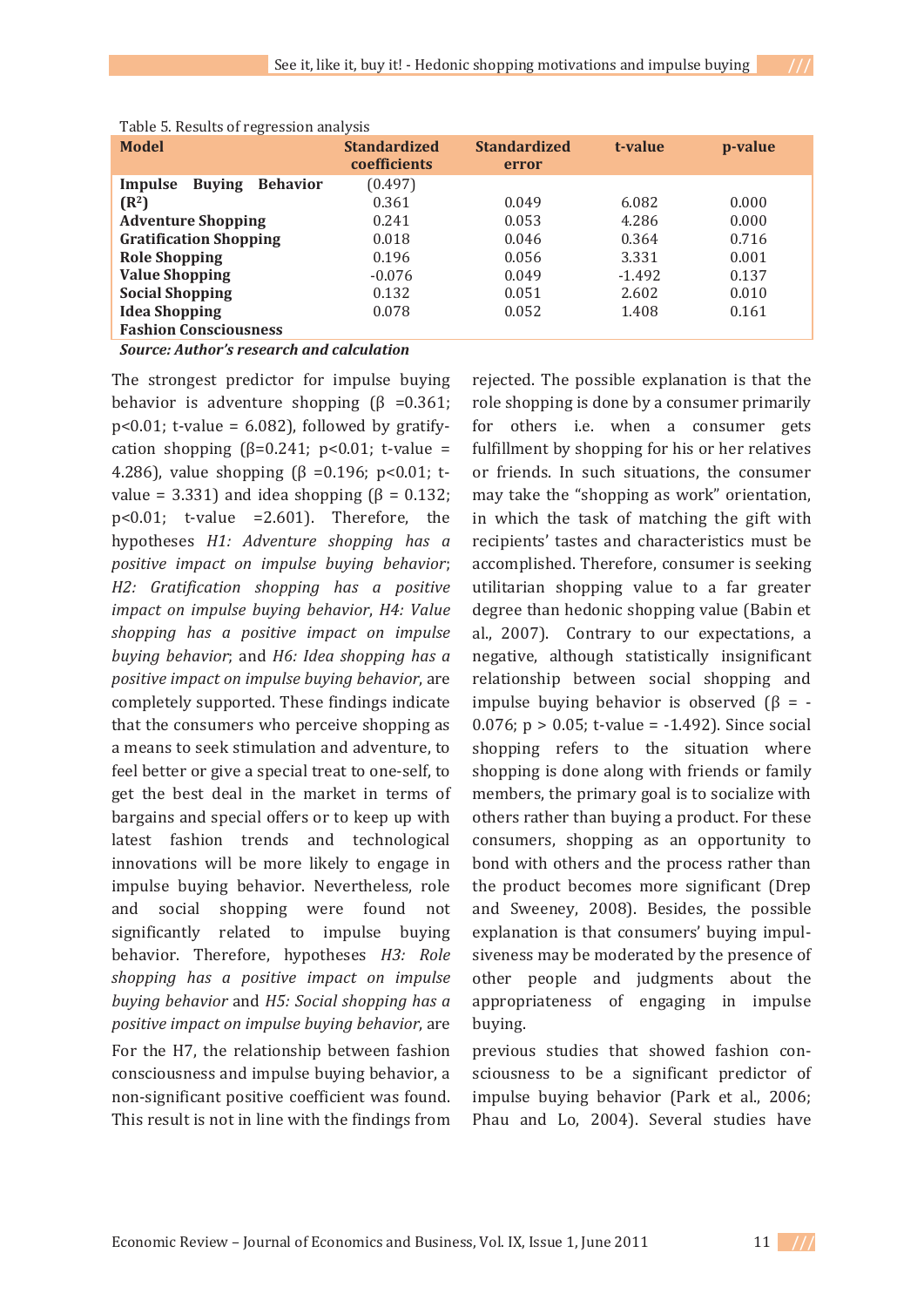suggested the possible connections between fashion consciousness and hedonic shopping motivations. In these studies. fashion consciousness consumers were found to be more involved in fashion, enjoy shopping more, and be less cost-conscious and practical. On the other hand, fashion consciousness has been found to correlate with awareness of alternatives that indicate cognitive complexity (Lennon and Davis, 1987), and high level of shopping planning. In addition, fashion consciousness consumers are motivated by the need to express themselves, their personalities and their value systems in the purchases they make. These consumers usually buy branded products of high quality and style and like to purchase from their specified shops or boutiques.

#### **5. CONCLUSION**

The present study has been aimed to investigate the influence of fashion consciousness and hedonic shopping motivations on impulse buying behavior. As hypothesized, we found that adventure, gratification, value and idea shopping have a direct positive effect on impulse buying behavior. These findings suggest that motivations driven by adventureseeking and desires for new ideas, selfgratification, bargaining and searching for sales explain underlying reasons why consumers are willing to engage in impulse purchases. Role shopping and social shopping were found not significantly related to impulse buying behavior. Contrary to our expectations, results of regression analysis did not confirm a positive link between fashion consciousness and impulse buying behavior.

The results of this study also offer implications for retailers on understanding and encouraging impulse buying in their stores. First, retailers need to focus as much on adventure, entertainment and excitement as

they do on getting the right merchandise mix and pricing. Appropriate lighting, music and aromas enhance mood and emotion, which may trigger consumers' buying impulse intent. Second, in-store displays and pro-motions, including advertising of sales are effective instore communications. Third, retailers can increase consumers' urge to buy by removing barriers. By stressing the non-economic rewards of impulse buying in advertising efforts, retailers can make impulse purchases more risk free through convenient return policies, or they can enhance impulse purchase enablers such as extending credit and store hours.

As with all research projects, the findings of the present study are characterized by limitations that restrict the extent to which they can be reliably generalized. First, our analysis was restricted to one product category (e.g. clothing) and was based on convenience sampling method from a single region. Furthermore, concentration on the single dependent variable (i.e. impulse buying behavior) creates one additional limitation. Impulse buying behavior is a complex concept involving different meanings such as pure, reminder, suggestion, and planned impulse buying. Thus, further research efforts can be contributed by investigating various types of impulse buying. Third, future researchers should also consider the effect of other consumer characteristics and situational variables such as personality, status consumption tendencies, shopping enjoyment, loyalty, time available, and money available on impulse buying behavior.

### **REFERENCES**

Arnold, M.J. & Reynolds, K.E. (2003) 1. Hedonic shopping motivations. Journal of Retailing, 79 (2), pp. 77-95.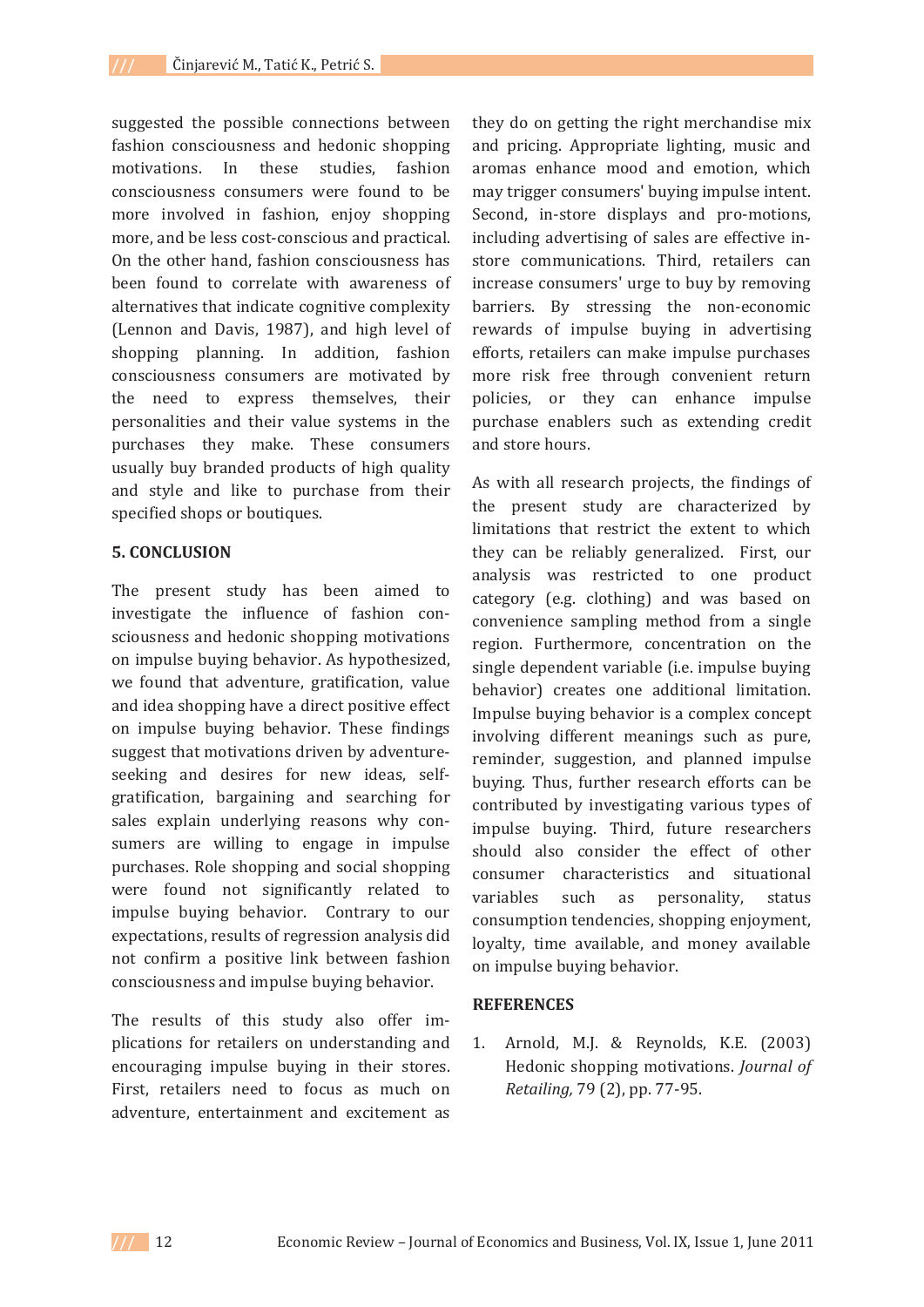- 2. Babin, B.J., Darden, W.R. & Griffin, M.  $20, 6, 6, 9, 9, 9$  barden, with  $\alpha$  drims,  $\beta$ .  $(1, 2, 1)$  work and  $(0, 1)$  and  $(1, 2)$  ,  $(0, 1)$  ,  $(0, 1)$  ,  $(0, 1)$  ,  $(0, 1)$  ,  $(0, 1)$  ,  $(0, 1)$  ,  $(0, 1)$  ,  $(0, 1)$  ,  $(0, 1)$  ,  $(0, 1)$  ,  $(0, 1)$  ,  $(0, 1)$  ,  $(0, 1)$  ,  $(0, 1)$  ,  $(0, 1)$  ,  $(0, 1)$  , *Journal of Consumer-Research, 20 (4),* ,0arnar 0,<br>pp.644-656.
- 3. Babin. B.J. & Attaway, J.S. (2000)  $B_{11}$ ,  $B_{21}$ ,  $C_{22}$ ,  $D_{12}$ ,  $D_{23}$ ,  $D_{24}$ ,  $D_{25}$ ,  $D_{26}$ ,  $D_{27}$ ,  $D_{28}$ ,  $D_{29}$ ,  $D_{20}$ ,  $D_{21}$ ,  $D_{22}$ ,  $D_{23}$ ,  $D_{24}$ ,  $D_{25}$ ,  $D_{26}$ remospheric ancet as a tool for creating<br>value and gaining share of customer. *Journal of Business Research, 49(2), pp.* ,0ur.nu.<br>91-99.
- 4. Babin, B.J., Gonzalez, C. & Watts, C. (2007) babili, b.j., donzalez, c. & wates, c. (2007)<br>Does Santa have a great job? Gift  $\frac{1}{2}$  boes band have a great job. and<br>shopping value and satisfaction. *Psychology & Marketing*, 24(10), pp. 895-917.
- 5. Beatty, S.E. & Ferrell, M.E. (1998) Impulse  $\frac{1}{2}$  beatty, b.d.  $\alpha$  i error, m.d.  $(1220)$  *Journal of Retailing, 74 (2), pp. 169-191.*
- 6. Bellenger, D.N., Robertson, D.H. & Benenger, Bini, Robertson, Bini &<br>Hirschman, E.C (1978) Impulse buying realistics by product. *Journal of Advertising Research,* 18 (Decembar), pp.15-18.
- 7. Bloch, P.H., Ridgway, N.M. & Dawson, S.A.  $(1994)$  The Shopping mall as consumer *(1994)* The shopping man<br>habitat. Journal of Retailing,  $70(1)$ , pp. 23nav<br>42.
- 8. Broback, A. & Hjalmarson, H. (2006) Broback, *T. & Hammarson*, *H. (2000)*<br>Product-or-store-induced mood and its influence on product evaluations and identification with the product: The case rachtmeation<br>of clothing. European *Advances* in *Consumer-Research. 7, pp. 170-175.*
- 9. Burroughs. I.  $LE.$  $(1996)$  Product burroughts, j.u. (1990) roduct by mothing: the role of information matering. The 1912 of miorination<br>processing in impulsive buying. *Advances in Consumer Research,* 23, pp. 463-469.
- 10. Cobb, C.J. & Hoyer, W.D. (1986) Planned  $\frac{1}{2}$   $\frac{1}{2}$   $\frac{1}{2}$   $\frac{1}{2}$   $\frac{1}{2}$   $\frac{1}{2}$   $\frac{1}{2}$   $\frac{1}{2}$   $\frac{1}{2}$   $\frac{1}{2}$   $\frac{1}{2}$   $\frac{1}{2}$   $\frac{1}{2}$   $\frac{1}{2}$   $\frac{1}{2}$   $\frac{1}{2}$   $\frac{1}{2}$   $\frac{1}{2}$   $\frac{1}{2}$   $\frac{1}{2}$   $\frac{1}{2}$   $\frac{1}{2}$  *Journal of Retailing, 62 (4), pp. 384-409.*
- 11. D'Antoni, J.S. JR. & Shenson, H. L. (1973),  $\mu$  music,  $\mu$  a sign of  $\mu$ . In  $\mu$  (1998), Impulse buying revisited: A behavioral &+-.+gy. *Journal of Retailing,* 49(1), pp. بەنەب<br>63-76.
- 12. Diep, V.C. & Sweeney, J.C. (2008) Shopping trip value: Do stores and products matter? *Journal of Retailing and Consumer-Services,*ournar of Retailing a
- 13. Dittmar, H., Beattie, J. & Friese, S. (1995) G & &+ & +/I denact factory and material symbols.<br>Objects and decision considerations in impulse purchases. *Journal of Economic Psychology,-*16, pp. 491–511.
- 14. Dittmar, H. & Drury, J. (2000) Self-image - $\frac{1}{2}$  is it in the bag? A qualitative comparison between "ordinary" and "excessive"<br>consumers. *Iournal of Economic Journal- of- Economic- Psychology*, 21 (2), pp. 109-142
- 15. Goldsmith, R.E., Heitmeyer, J.R. & Freiden, doldsmith, R.E., Hertheyer, J.R. & Freiden,<br>I.B. (1991) Social values and fashion *Clothing and Textiles Research*<br> *Readership, Clothing and Textiles Research Journal,*np, cloching and<br>10(1), pp. 37-45.
- 16. Han, Y.K., Morgan, G.A., Kotsiopulos, A. & nan, n.n., norgan, ann, notslopaios, n. a<br>Kang-Park, J. (1991) Impulse buying he call the control of apparel purchasers. *Clothing and-Textiles-Research Journal*, 9 (3), pp.  $\frac{444}{15-21}$
- 17. Hausman, A. (2000) A multi-method  $\frac{1}{4}$  investigation of consumer motivations in mvestigation of consumer in<br>impulse buving behavior. *Journal- of- Consumer-Marketing*, 17 (15), pp. 403- $\frac{1}{419}$ .
- 18. Jamal, A., Davies, F., Chudry, F. & Al-Jamar, *T., Bavies, T.*, Ghaary, T. & T.<br>Marri, M. (2006) Profiling consumers: A study of Qatari consumers' shopping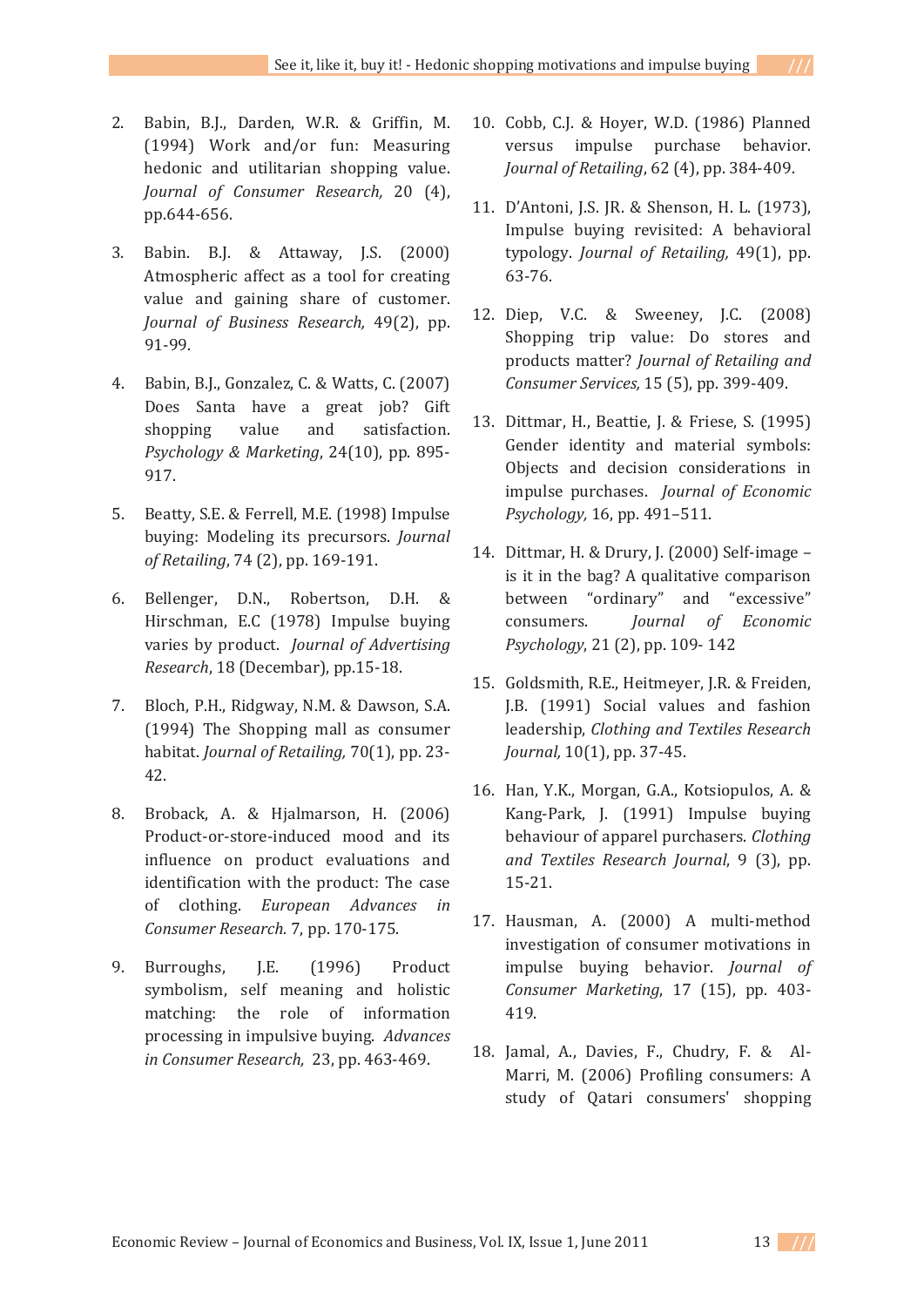Journal of Retailing and motivations. Consumer Services, 13, pp. 67 - 80.

- 19. Jin, B. & Kim, J.O. (2003) A typology of Korean discount shoppers: shopping motives, store attributes, and outcomes. International Journal of Service Industry Management, 14(4), pp. 396-419.
- 20. Jones, M.A., Reynolds, K.E., Weun, S. & Beatty, S.E. (2003) The-product-specific nature of impulse buying tendency. Journal of Business Research, 56 (7), pp. 505-511.
- 21. Kacen, J.J. & Lee, J.A. (2002) The Influence of culture on consumer impulse buying behavior. Journal of Consumer Impulse Buying Behavior, 12 (2), pp. 163-176.
- 22. Kaiser, S. (1990). The social psychology of clothing: Symbolic appearance in context, 2nd edition, New York: Macmillan.
- 23. Kang, J. & Park-Poaps, H. (2010) Hedonic and utilitarian shopping motivations of fashion leadership, Journal of Fashion Marketing and Management, 14 (2), pp. 312-328.
- 24. Kim, J., & Forythe, S. (2007) Hedonic usage of product virtualization technologies in online apparel shopping. International Journal of Retail  $\&$ Distribution Management, 35 (6), pp. 502-514.
- 25. Kollat, D.T. & Willett, R.P. (1967) Customer impulse purchasing behavior. Journal of Marketing Research,  $\overline{4}$ (February), pp. 21-31.
- 26. Langrehr, F.W. (1991) Retail shopping mall semiotics and hedonic consumption. Advances in Consumer Research, 18(1), pp. 428-433.
- & Davis, L.L. (1987) 27. Lennon, S.J. Individual differences in fashion orientation and cognitive complexity. Perceptual and Motor Skills, 64, pp. 327-330.
- 28. Miller D. (1998). Theory of Shopping, Polity, Cambridge.
- 29. Nam, J., Hamlin, R., Gam, H. J., Kang, J. H., Kim, J., Kumphai, P., Starr, C., & Richards, L. (2007) The fashion-consciousness behaviors of mature female consumers. International Journal of Consumer Studies, 31(1), pp. 102-108.
- 30. Nguyyen. T.T. M., Nguyen, T. D. & Barrett,  $(2007)$ Hedonic  $N.I.$ shopping motivations, supermarket attributes, and shopper loyalty in transitional markets. Asia Pacific Journal of Marketing and Logistics, 19 (3), pp. 227-239.
- 31. Park, E.J., Kim, E.Y. & Forney, J.C. (2006) A Structural model of fashion-oriented impulse buying behavior. Journal of Fashion Marketing and Management, 10 (4) pp. 433-446.
- 32. Peck, J. & Childers, T.L. (2006) If I touch it I have to have it: Individual and environmental influences on impulse purchasing. Journal of Business Research, 59, pp. 765-769.
- 33. Phau, I. & Lo, C.C. (2004) Profiling fashion innovators: A study of self-concept, impulse buying and Internet purchase intent. Journal of Fashion Marketing and Management, 8 (4), pp. 399-411.
- 34. Piron, F. (1991) Defining impulse purchasing. Advances  $in$ Consumer Research, 18, pp. 509-513.
- 35. Rook, D.W. & Hoch, S.J. (1985) Consuming Impluses, in Horfman, R.H. & Solomon,